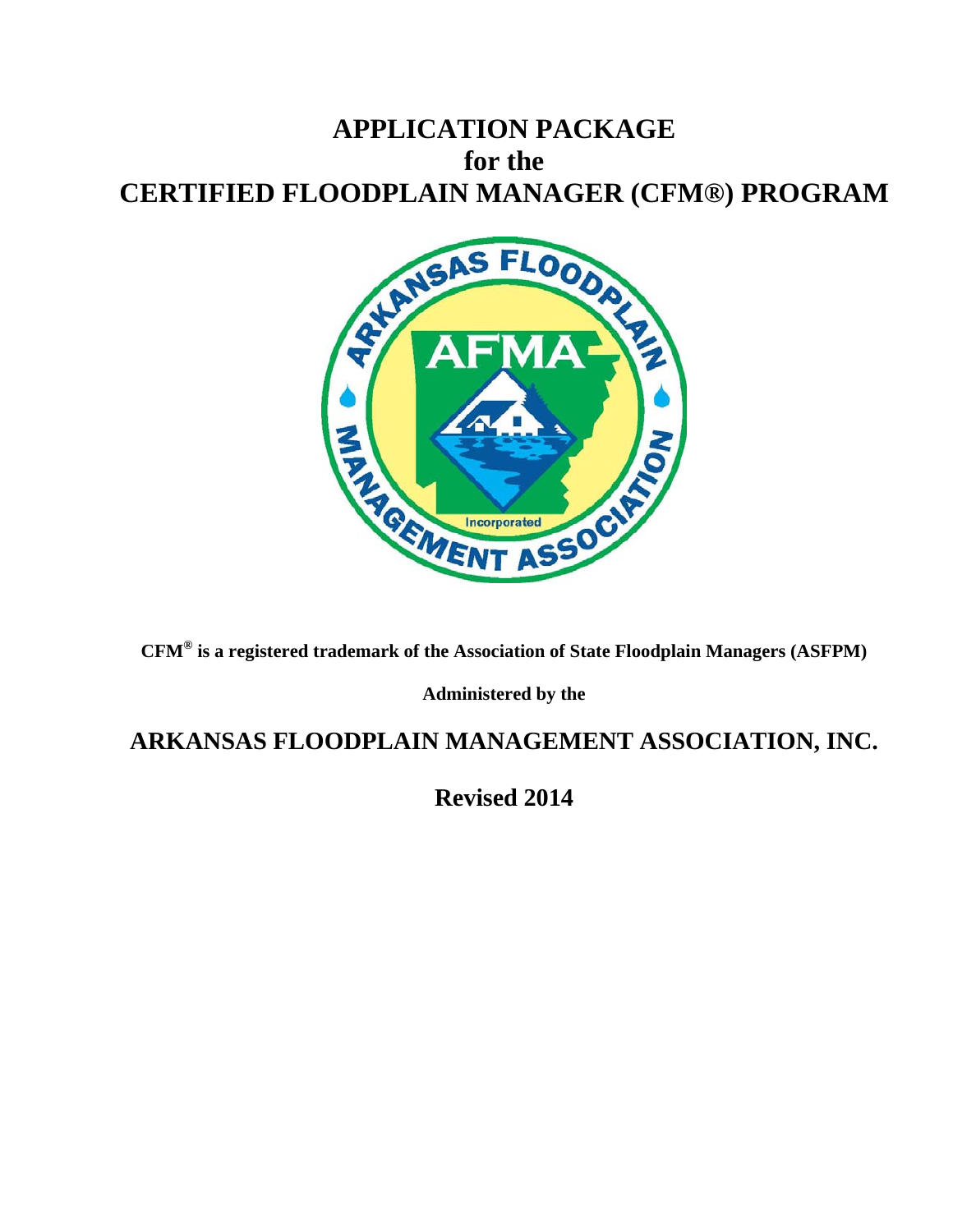### **ARKANSAS FLOODPLAIN MANAGEMENT ASSOCIATION CERTIFIED FLOODPLAIN MANAGER (CFM®) APPLICATION**

### **Dear Applicant:**

Enclosed is an application package for registration in the Arkansas Floodplain Management Association (AFMA) Certified Floodplain Manager (CFM®) Program, as developed by the Professional Development Certification Committee (PDCC).

This application package includes:

- Submittal checklist'
- Two (2) page application form
- Fee schedule
- Acknowledgement and disclaimer
- Code of Professional Conduct
- Decertification acknowledgement
- Professional reference form

The application collects basic information regarding the applicant's identity and one written reference from a supervisor or referee. Additional information may be requested to assist the AFMA maintain demographic information and determine the fairness of the exam.

Applicants must sign the application, and by doing so, acknowledge that the certification is awarded on condition of successful completion of the minimum qualification requirements, which includes obtaining a satisfactory score on a national exam to be prepared the Association of State Floodplain Managers, Inc. (ASFPM) and scored by the PDCC of AFMA. (CFM<sup>®</sup> is a Registered Trademark of the Association of State Floodplain Managers.) The applicant shall further agree to abide by the Code of Professional Conduct and Decertification Policy.

Complete the required forms and return them with your application fee, which covers costs associated with the application package, review of the application and administering the exam. Additional fees will be required when applying for biennial renewal. Upon receipt, review and approval of a completed application, the applicant will be notified of eligibility to take the exam and specific dates and locations.

The initial AFMA CFM will be granted upon successful completion the completed application and registration fee, and passage of the certification exam.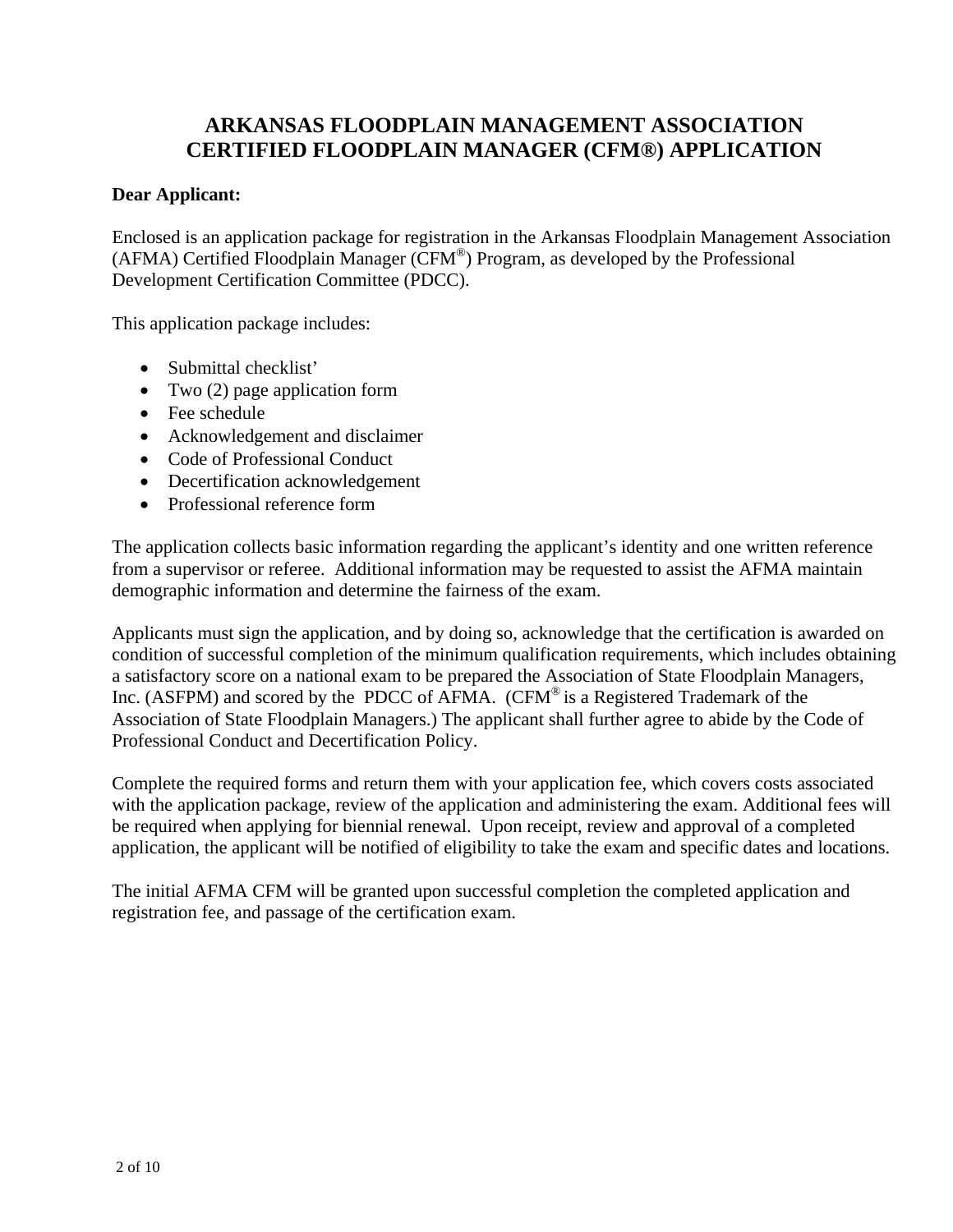### **Submittal Checklist**

Please be sure to include the following with application:

- \_\_\_\_\_\_\_ Completed Application Form (2 pages)
- \_\_\_\_\_\_\_ Acknowledgement and Disclaimer (1 page)
- \_\_\_\_\_\_\_ Signed copy of Code of Professional Conduct (1 page)
- \_\_\_\_\_\_\_ Signed copy of Decertification Acknowledgement Form (1 page)
- \_\_\_\_\_\_\_ Professional Reference (1 page)
- \_\_\_\_\_\_\_ Application Fee

\_\_\_\_\_\_\_ **Mail entire application package to: Arkansas Floodplain Management Association P.O. Box 3251 Little Rock, AR 72203** 

Note: A photo I.D. will be required at the time of examination for the purpose of identification.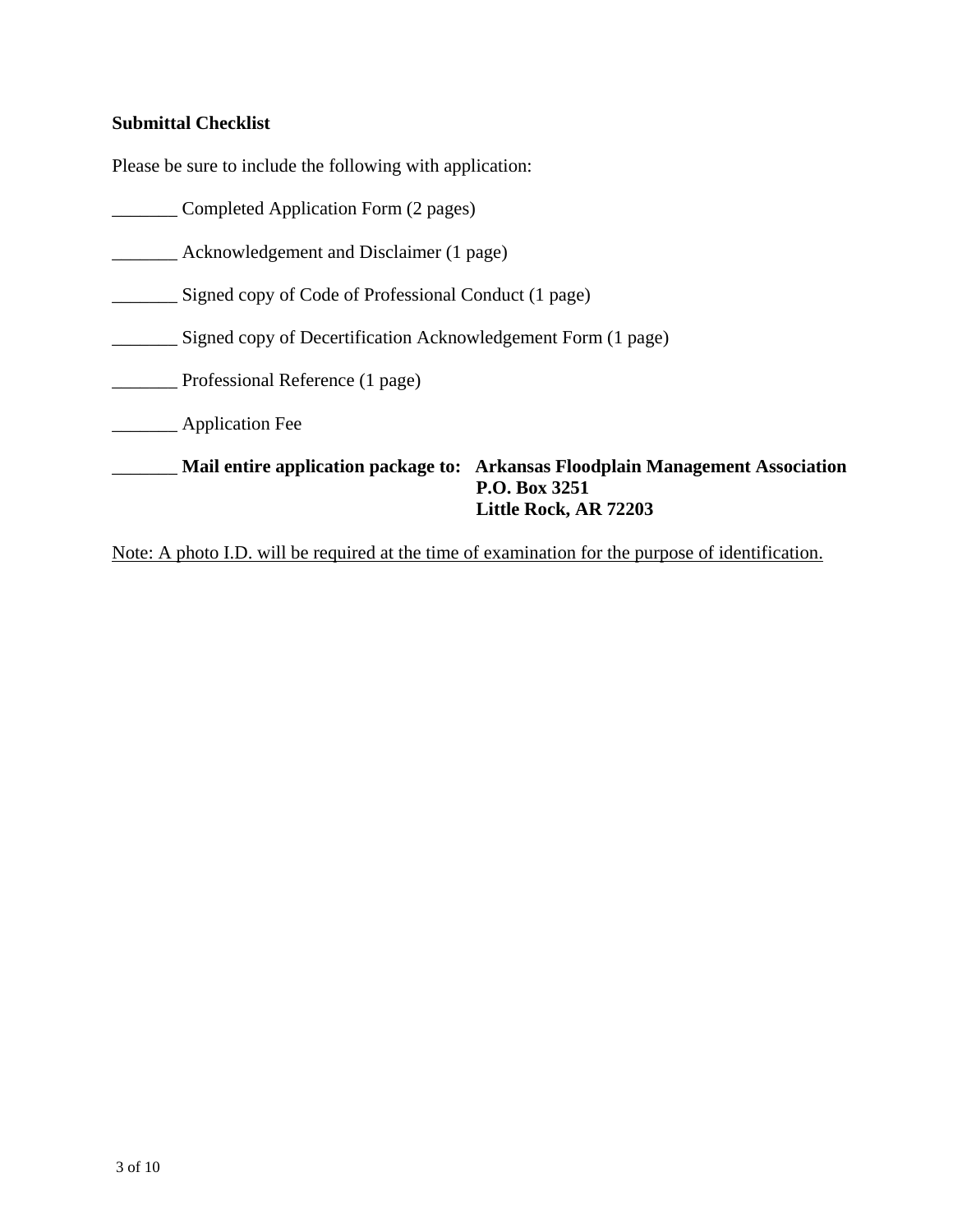Certificate Number

\_\_\_\_\_\_\_\_\_\_\_\_\_\_\_\_\_\_\_\_\_\_\_\_

For Office Use Only

# **AFMA CERTIFIED FLOODPLAIN MANAGER APPLICATION**

### *APPLICANT INFORMATION*

| Last Name |                                                           | First | Middle |            |
|-----------|-----------------------------------------------------------|-------|--------|------------|
|           |                                                           |       |        |            |
|           |                                                           |       |        |            |
|           |                                                           |       |        |            |
|           | Job Title                                                 |       |        | Start Date |
|           |                                                           |       |        |            |
|           |                                                           |       |        |            |
|           |                                                           |       |        |            |
|           | Cell $(\_\_\_\_\_)$ $\_\_\_\_\_\_\_\_$ Fax $(\_\_\_\_\)_$ |       |        |            |
|           |                                                           |       |        |            |
|           |                                                           |       |        |            |
|           |                                                           |       |        |            |

## **Important -- Report address and/or employment changes immediately.**

Please check all of the following areas of responsibility which you are involved in:

| Floodplain Management            | Zoning Enforcement              |  |
|----------------------------------|---------------------------------|--|
| <b>Hazard Mitigation</b>         | Multi-Objective Management      |  |
| <b>Building Code Enforcement</b> | <b>Community Rating System</b>  |  |
| <b>Building Inspection</b>       | <b>Subdivision Review</b>       |  |
| <b>Health Codes</b>              | Planning Review                 |  |
| <b>On-site Septic Systems</b>    | Water & Wastewater Systems      |  |
| <b>Stormwater Management</b>     | <b>Environmental Management</b> |  |
| <b>Emergency Management</b>      | Other                           |  |

|                     | Is floodplain management your primary responsibility with your employer? |  |
|---------------------|--------------------------------------------------------------------------|--|
| <b>YES</b><br>$N$ O | _ Describe your primary responsibility and % of time devoted to FPM      |  |
|                     |                                                                          |  |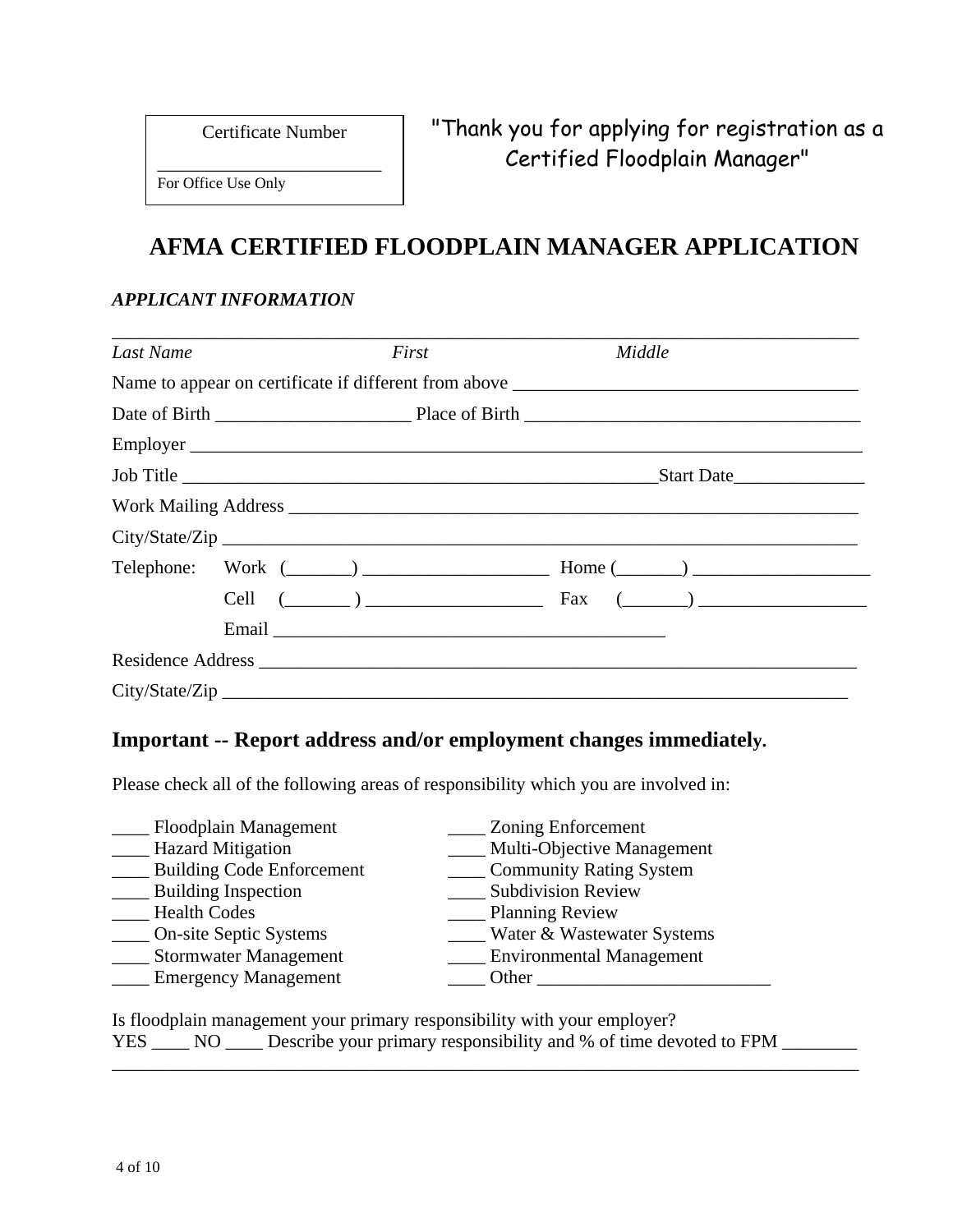# **AFMA CFM APPLICATION FORM, page 2**

Please describe your involvement in any special floodplain management or mitigation project which resulted in a reduction in flood hazard within your community (project, date, location):

\_\_\_\_\_\_\_\_\_\_\_\_\_\_\_\_\_\_\_\_\_\_\_\_\_\_\_\_\_\_\_\_\_\_\_\_\_\_\_\_\_\_\_\_\_\_\_\_\_\_\_\_\_\_\_\_\_\_\_\_\_\_\_\_\_\_\_\_\_\_\_\_\_\_\_\_\_\_\_

| Employer           | Additional work experience other than employment listed above:<br>City/State                      | Title                | Duration |
|--------------------|---------------------------------------------------------------------------------------------------|----------------------|----------|
|                    |                                                                                                   |                      |          |
|                    | Have you completed any of the following training courses?                                         |                      |          |
| Yes No Course Name |                                                                                                   |                      |          |
| Course             | _ __ FEMA's "Managing Floodplains Through the National Flood Insurance Program" Training          |                      |          |
|                    |                                                                                                   |                      |          |
|                    | ___ __ Any state floodplain management training courses _________________________                 |                      |          |
|                    | Any related FPM courses                                                                           |                      |          |
|                    | List all other State or association registrations, licenses or certifications you presently hold: |                      |          |
|                    |                                                                                                   |                      |          |
|                    | List professional associations/organizations in which you maintain membership / have held office: |                      |          |
| Organization       |                                                                                                   | <i><b>Office</b></i> | Term     |

\_\_\_\_\_\_\_\_\_\_\_\_\_\_\_\_\_\_\_\_\_\_\_\_\_\_\_\_\_\_\_\_\_\_\_\_\_\_\_\_\_\_\_\_\_\_\_\_\_\_\_\_\_\_\_\_\_\_\_\_\_\_\_\_\_\_\_\_\_\_\_\_\_\_\_\_\_\_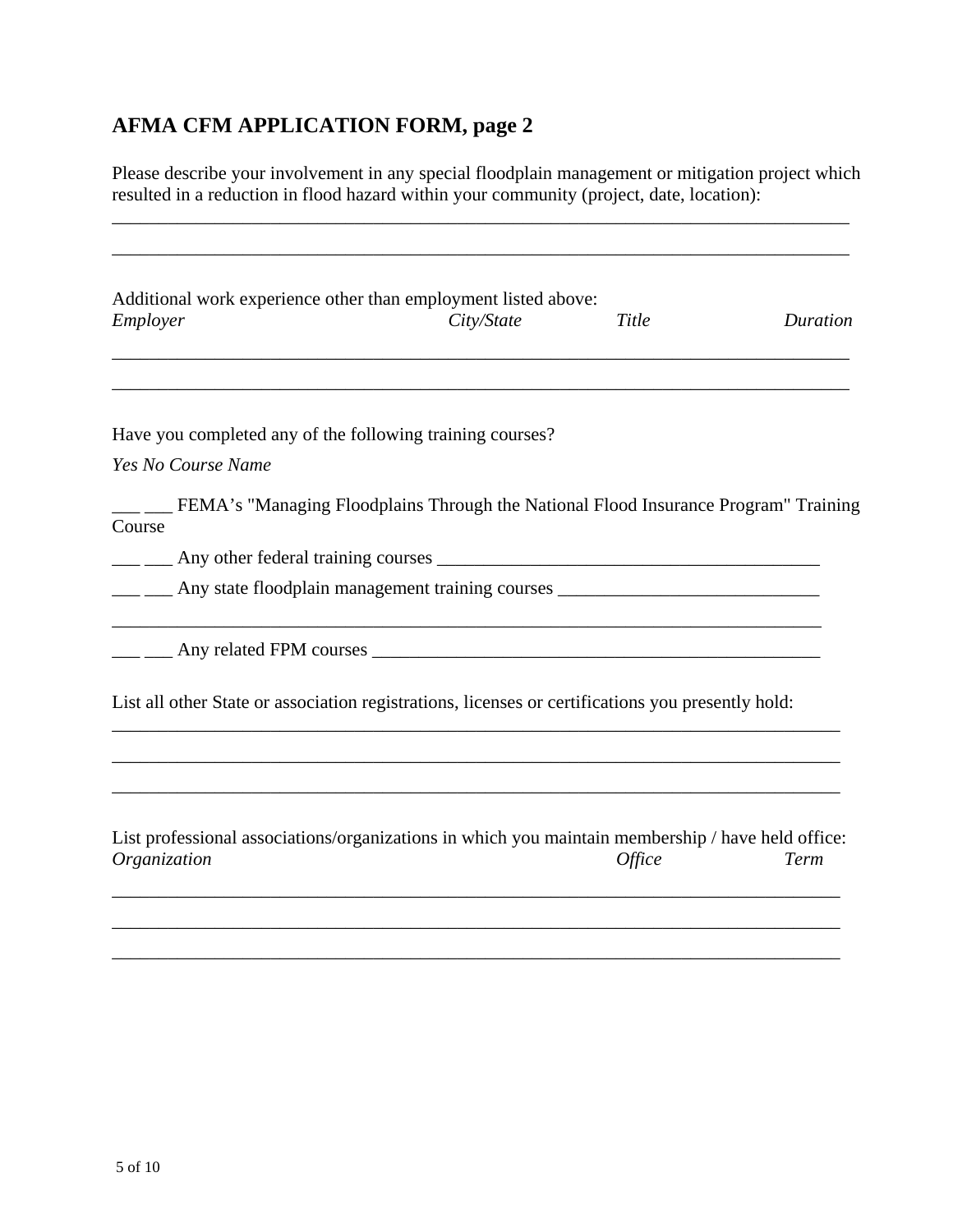## **PAYMENT**

### **FEES**

The following fees have been established:

|                                                          | <b>AFMA</b><br><b>MEMBER</b> | <b>OTHER</b> |
|----------------------------------------------------------|------------------------------|--------------|
| Request for application packet,<br>review, & examination | \$35                         | \$100        |
| <b>BIENNIAL Renewal</b>                                  | \$25                         | \$50         |
| Late fee                                                 | \$15                         | \$15         |
| Appeal Fee                                               | \$25                         | \$50         |

**Mail check payable to:** 

**Arkansas Floodplain Management Association P.O. Box 3251 Little Rock, AR 72203**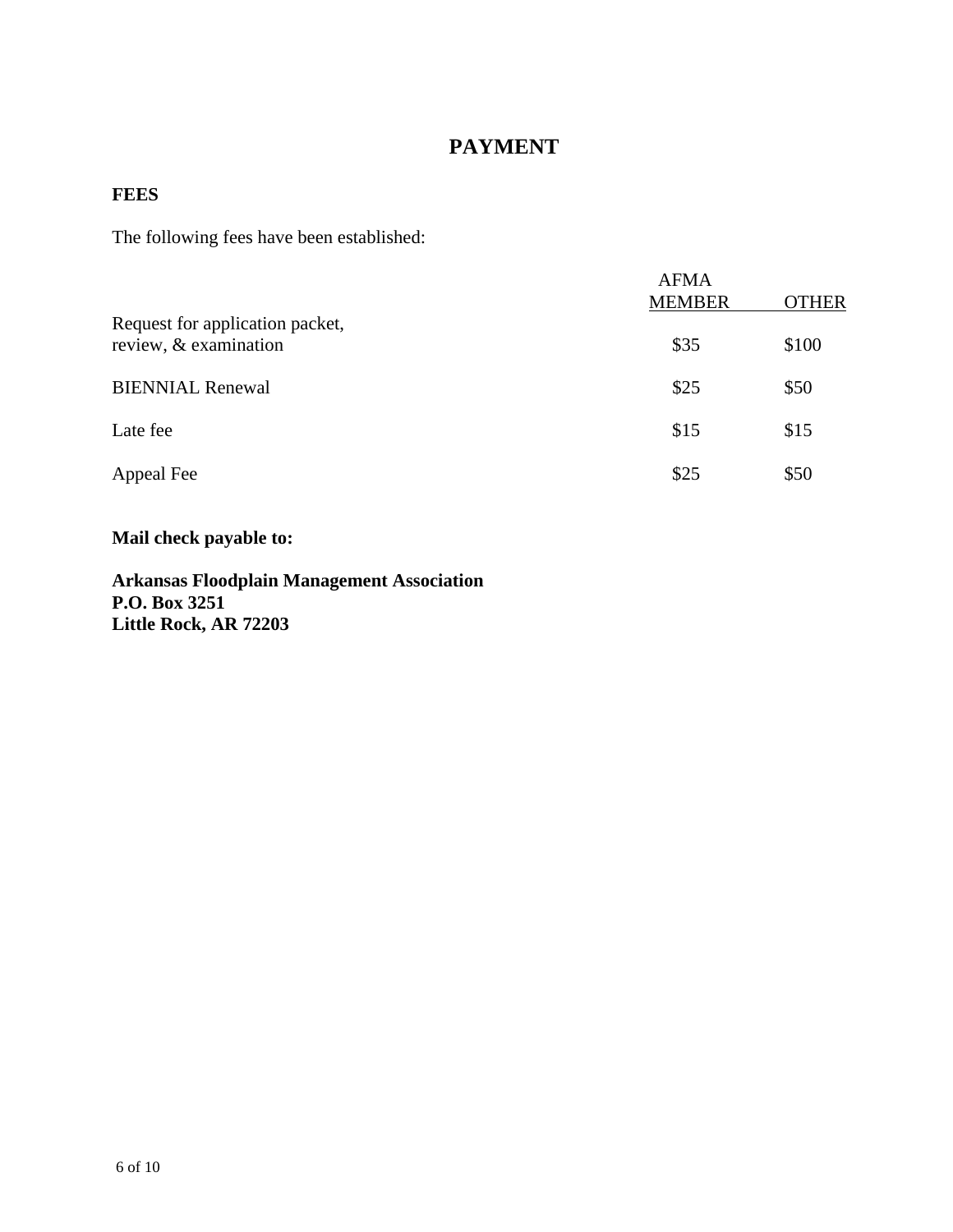### **ACKNOWLEDGMENT & DISCLAIMER**

I have read and agree to abide by the foregoing rules and procedures of the AFMA Certified Floodplain Manager (CFM<sup>®</sup>) Program as adopted by the Professional Development Certification Committee (PDCC).

I also agree to complete all application requirements, provide necessary documentation and take all examinations as may be required for the processing of my application. Upon my registration as a Certified Floodplain Manager, I agree to be bound by the conditions of renewal as contained in the CFM® program.

I further understand that the fee submitted with this application is nonrefundable and that the materials submitted for consideration become the property of AFMA. I understand the schedule of fees and the additional criteria to keep my certification current.

I agree to hold the Arkansas Floodplain Management Association, Inc. and its members, officers, agents, and examiners free from any damage or claim for damage or complaint by reason of any action taken in connection with this application, the attendant examination, the grades with respect to any examination, the failure of the Association to register me as a Certified Floodplain Manager ( $CFM^{\circledcirc}$ ) and any other aspect of the CFM<sup>®</sup>. I hereby grant permission to AFMA and the PDCC to seek any information or references it deems fit in securing my credentials pertinent to this application.

I further agree that if registered as a Certified Floodplain Manager (CFM®), upon the revocation, suspension or cancellation of my certification by action of the PDCC, I shall return my Certificate, identification card and any other items issued as part of the CFM® to AFMA.

The information which I have provided in this application is truthful. I understand that providing false information of any kind may result in the voiding of this application and my failure to be registered as a Certified Floodplain Manager, or the possible revocation of my certification. I understand that all information provided as part of this application will remain strictly confidential unless authorized by me in writing to release the information to a requesting party. However, a letter will be sent to the supervisor or referee upon successful certification as a CFM.

I hereby attest that the information provided is factual and that I fully understand all conditions, code of professional conduct, rules and procedures of the Certified Floodplain Manager  $(CFM^{\circledast})$  Program and do hereby agree to conform to all such conditions, rules and procedures.

\_\_\_\_\_\_\_\_\_\_\_\_\_\_\_\_\_\_\_\_\_\_\_\_ \_\_\_\_\_\_\_\_\_\_\_\_\_\_\_\_\_\_\_\_\_\_\_\_\_\_\_\_\_\_\_\_\_\_\_\_\_\_\_\_\_\_

Date Printed Name of Applicant

\_\_\_\_\_\_\_\_\_\_\_\_\_\_\_\_\_\_\_\_\_\_\_\_\_\_\_\_\_\_\_\_\_\_\_\_\_\_\_\_\_\_

Signature of Applicant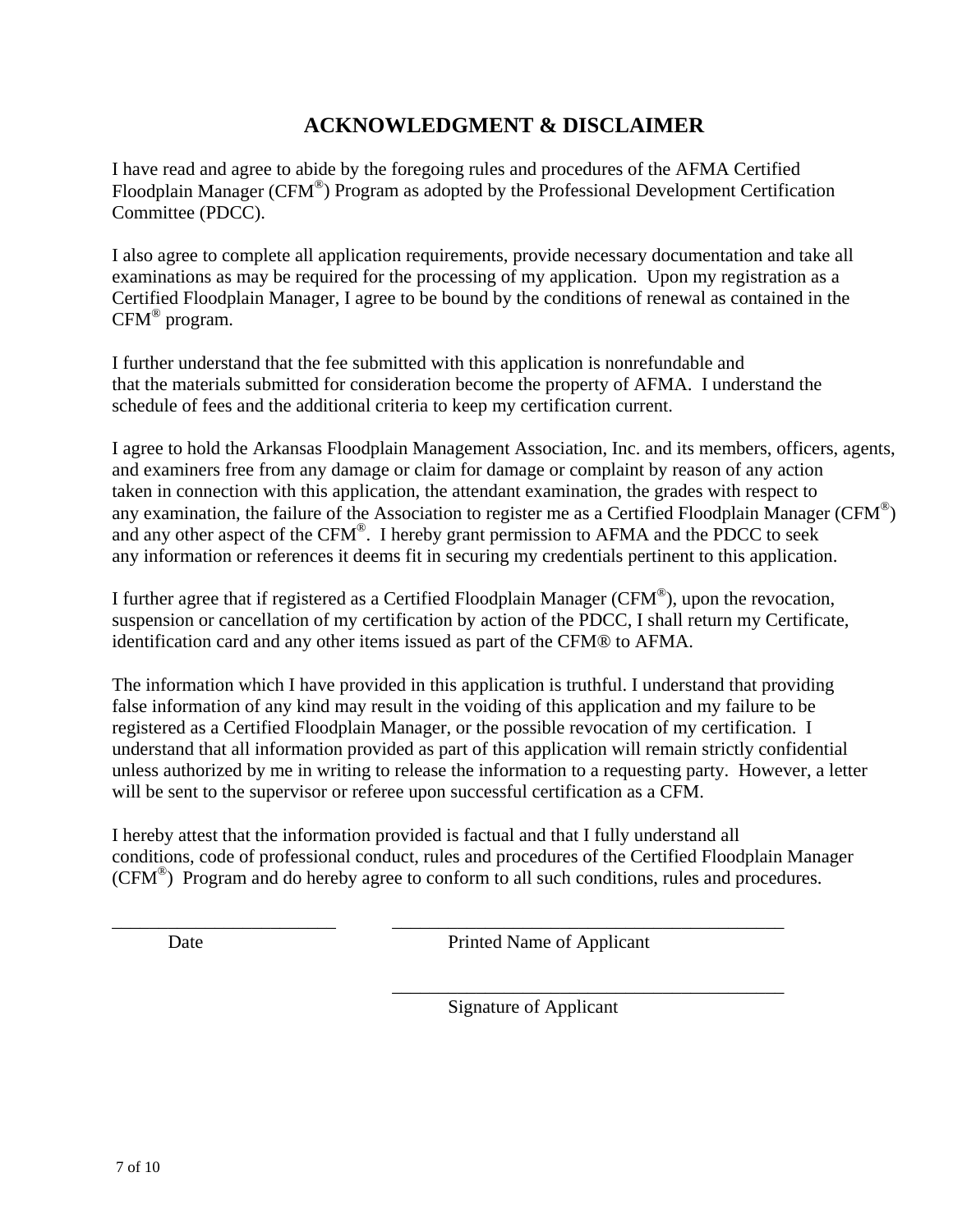### **CODE OF PROFESSIONAL CONDUCT**

As a Certified Floodplain Manager, I agree to abide by the following tenets of the Code of Professional Conduct in all of my professional responsibilities.

I will

*Practice honesty and integrity in all of my professional relationships with the public, peers, and employer;* 

*Be truthful and accurate in my professional communications;* 

*Be fair and considerate of all persons;* 

*Foster excellence in floodplain management by staying abreast of pertinent issues;* 

*Enhance individual performance by attention to continuing education and technology;* 

*Avoid conflicts of interest resulting in personal gain or advantage;* 

*Be economical in the utilization of the nation's resources through the effective use of funds, accurate assessment of flood-related hazards, and timely decision-making;* 

*Maintain the confidentiality of privileged information;* 

*Promote public awareness and understanding of flood-related hazards, floodplain resources, and flood hazard response; and* 

*Be dedicated to serving the profession of floodplain management and to improving the quality of life.* 

Signed Date Date  $\Box$ 

Printed Name  $\blacksquare$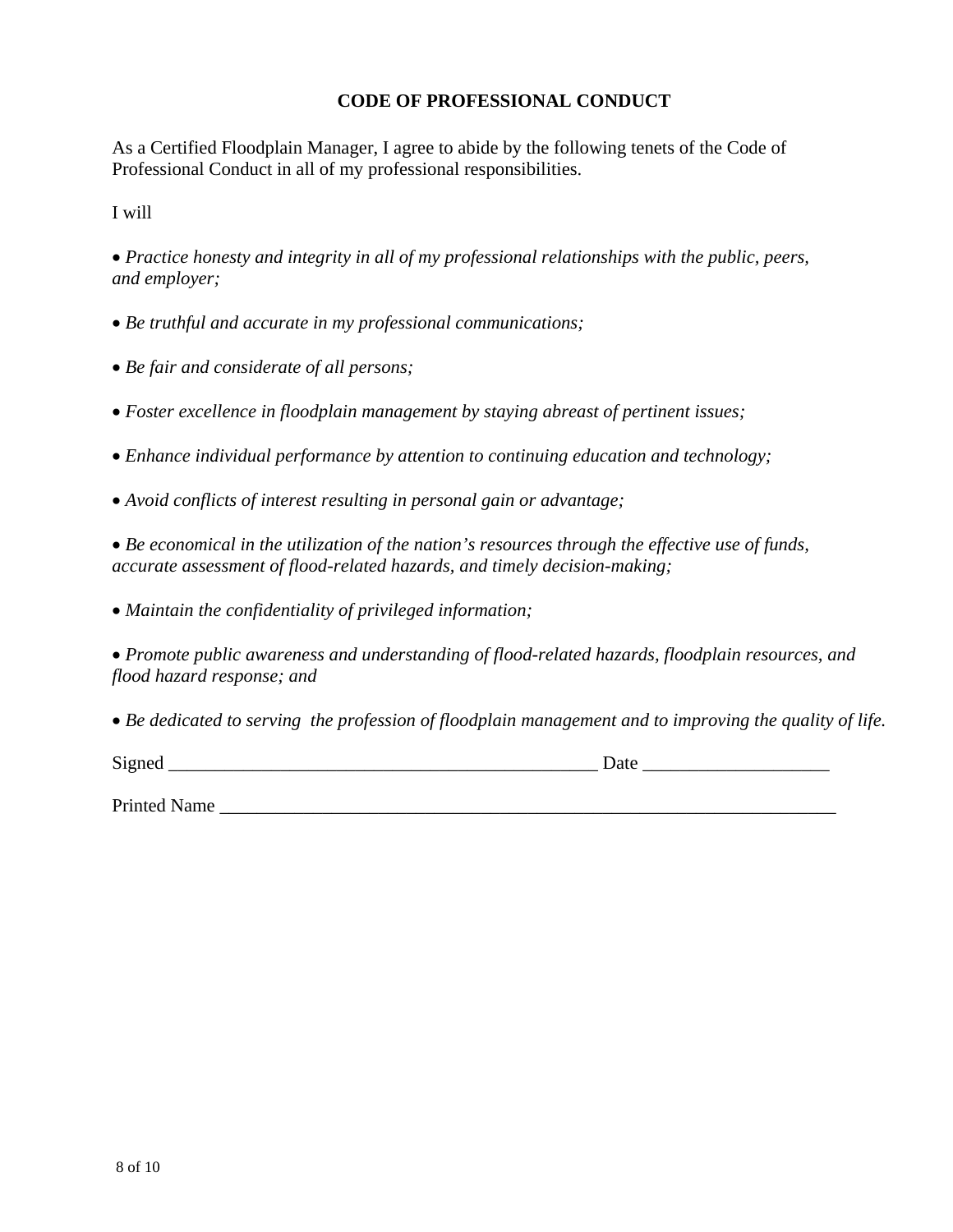#### **DECERTIFICATION ACKNOWLEDGEMENT FORM**

- A. A (CFM<sup>®</sup>) may be decertified for failure to fulfill the requirements specified in AFMA's Certification "Program Charter" by the renewal date.
- B. A (CFM<sup>®</sup>) may be decertified for unprofessional conduct if one of the following occurs:
	- (1) Conviction of a crime or any felony directly related to his or her professional duties;
	- (2) Falsification, intentional destruction, or modification of official records or documents relating professional duties, or otherwise knowingly provided misleading information related to duties or floodplain management;
	- (3) Acceptance or solicitation of money or anything of value directly or indirectly that may be expected to influence actions or judgment in a manner outside of commonly acceptable practices or values;
	- (4) Use of position in an illegal, dishonest, or unprofessional way to influence or gain a financial or other benefit, advantage or privilege for benefit or for benefit of immediate family or organization with which he or she is associated; or
	- (5) Violation of the Code of Professional Conduct.
- C. Information regarding unprofessional conduct of a  $(CFM^{\circledast})$  must be submitted to the AFMA's Board of Directors in writing. No anonymous submittals will be accepted. If the Chair of the Professional Development and Certification Commmittee (PDCC) determines that consideration of decertification may be warranted, the charges and all supporting documentation will be provided to the  $(CFM^{\circledast})$  by certified mail. The CFM shall have 30 days upon receipt thereof to respond in writing to the charges.
- D. If a (CFM<sup>®</sup>) has not fulfilled the renewal requirements by the biennial renewal date or has not responded to the charges of unprofessional conduct by the specified deadline, a letter will be forwarded to the individual by certified mail which states that the individual may no longer use the designation as "AFMA Certified Floodplain Manager" or use the Registered Trademark CFM® in any way for a period of time specified in the letter. He/she may reapply to take the CFM® exam after that date.
- E. If the CFM does submit the appropriate papers by the deadline, the procedures in AFMA's "Program Charter" will be followed.

In signing this document, I acknowledge that I have carefully read and fully understand the foregoing decertification policy and procedure, and I voluntarily accept its application to my continued standing as a Certified Floodplain Manager (CFM®).

| Signed       | Date |  |
|--------------|------|--|
|              |      |  |
| Printed Name |      |  |